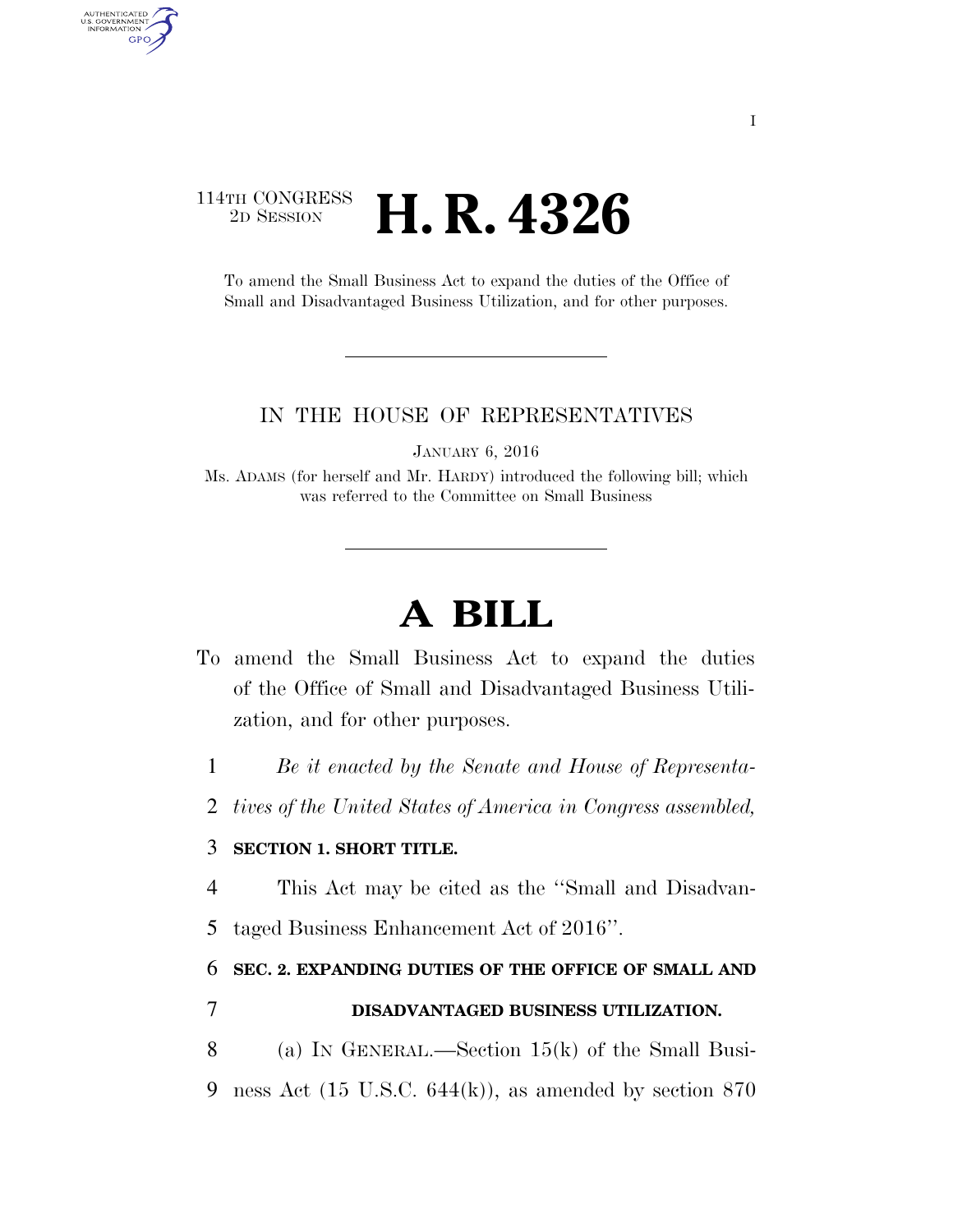| $\mathbf{1}$   | of the National Defense Authorization Act for Fiscal Year   |
|----------------|-------------------------------------------------------------|
| $\overline{2}$ | $2016$ (Public Law 114–92), is amended—                     |
| 3              | $(1)$ by striking "section 8, 15 or 44" and in-             |
| $\overline{4}$ | serting "section 8, 15, 31, 36, or $44$ ";                  |
| 5              | $(2)$ by striking "sections 8 and $15$ " each place         |
| 6              | such term appears and inserting "sections 8, 15, 31,        |
| 7              | 36, and $44$ ";                                             |
| $8\phantom{1}$ | $(3)$ in paragraph $(10)$ , by striking "section            |
| 9              | $8(a)$ " and inserting "section 8, 15, 31, or 36";          |
| 10             | $(4)$ by redesignating paragraphs $(15)$ , $(16)$ , and     |
| 11             | $(17)$ as paragraphs $(16)$ , $(17)$ , and $(18)$ , respec- |
| 12             | tively;                                                     |
| 13             | $(5)$ by inserting after paragraph $(14)$ the fol-          |
| 14             | lowing new paragraph:                                       |
| 15             | $\lq(15)$ shall review purchases made by the agen-          |
| 16             | cy greater than the micro-purchase threshold defined        |
| 17             | in section $1902(a)$ of title 41, United States Code,       |
| 18             | and less than the simplified acquisition threshold to       |
| 19             | ensure that the purchases have been made in compli-         |
| 20             | ance with the provisions of this Act and have been          |
| 21             | properly recorded in the Federal Procurement Data           |
| 22             | System, if the method of payment is a purchase card         |
| 23             | issued by the Department of Defense pursuant to             |
| 24             | section 2784 of title 10, United States Code, or by         |